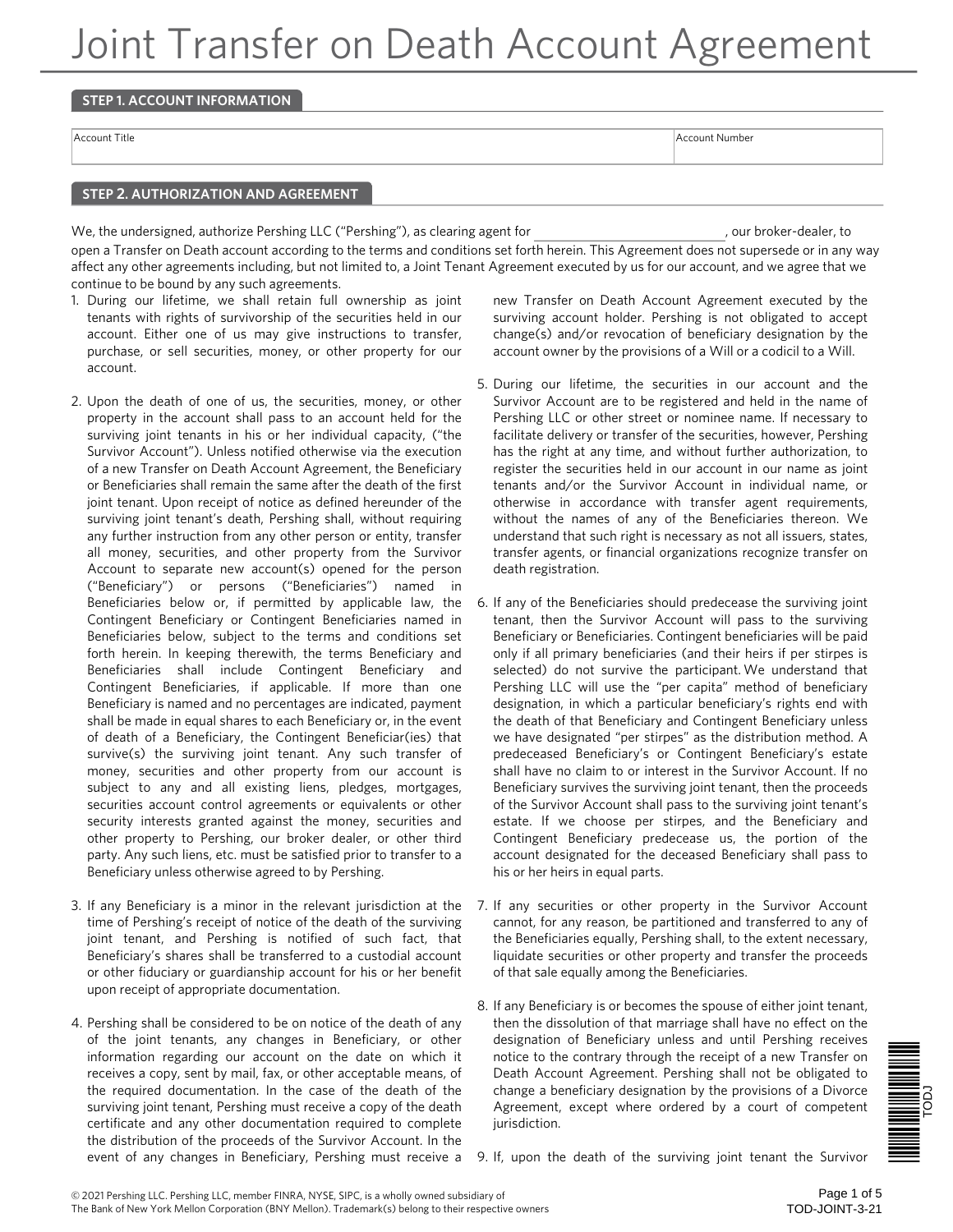Account or any other of the undersigneds' accounts held at Pershing reflect a debit balance, Pershing may use its discretion to liquidate any securities in this or any of undersigneds' accounts required to satisfy that debit prior to distribution of any money, securities or other property to the Beneficiary or Beneficiaries.

- 10 Prior to any distribution of the money, securities, or other
- . property in the Survivor Account, Pershing shall have the right to require a Beneficiary, or the legal representative of a Beneficiary, to execute additional documents, including but not limited to a Margin Agreement or LoanAdvance Lending Agreement.
- 11. In connection with Pershing's acting in compliance with this Agreement or LoanAdvance Lending Agreement, or any document Pershing reasonably believes amends this Agreement, we and our estates hereby agree to indemnify and hold Pershing, its affiliates, directors, officers, agents, and employees, and their heirs, executors, administrators, successors, and assigns, harmless against any loss, claim, suit, damage or expense (including reasonable attorney's fees), including but not limited to:
	- the Beneficiary or Beneficiaries and/or our heirs, successors, spouse(s), and offspring from any actions taken in opening and maintaining our account or the Survivor Account, registering the securities or other property, or making the distributions upon receipt of notice of the death of the surviving joint tenant;
	- any conflicting designation of Beneficiaries or Contingent Beneficiaries made in the Will of the surviving joint tenant or codicil of such Will, revocable living trust, or any other document signed by the surviving joint tenant.
- 12.Pershing has no obligation to: (i) locate Beneficiaries; (ii) question or investigate the circumstances of my death as it is reported to them; (iii) determine the age or any other facts about a Beneficiary as per FINRA Rule(s) 2090, 2111 or any other applicable "Know Your Customer" rule; (iv) appoint a custodian or guardian for any minor Beneficiary; (v) locate or notify any spouse(s), children, or other heirs of mine upon my death; (vi) verify the legality of any distribution under the applicable probate, estate and transfer on death laws of any state where transfer takes place; or (vii) determine which state's law is applicable.
- 13.We understand that if we choose per stirpes we will name a Responsible Individual to give instructions to Pershing regarding the disbursement of the account assets. Pershing shall be entitled to rely on the instructions given by the Responsible Individual. Pershing shall not be liable for any payment made at the direction of this individual. If we do not name a Responsible Individual or the individual we name is unwilling or unable to advise Pershing on questions regarding the per stirpes distribution, then we understand that Pershing will rely on instructions from the executor of our estate regarding any per stirpes.
- 14 Because not all states may recognize a Transfer on Death registration, we acknowledge that Pershing is not making any representation as to the validity of this registration as a means of transferring on death in our case. We also acknowledge that we are not relying upon Pershing for any assurance as to the validity of the Transfer on Death registration and that we will consult with our own attorney or advisor with respect to its appropriateness for us. If we live in a state that does not .

recognize Transfer on Death registration, the assets in the account shall be transferred in accordance with the laws of the State of New Jersey. If we are non-U.S. individuals establishing this account, we acknowledge and agree that neither Pershing nor our broker-dealer is responsible for compliance with the laws of succession or forced heirship, if any, in our country or domicile and that the assets in this account shall be transferred in accordance with the laws of the State of New Jersey. We acknowledge and understand that this account may be subject to the U.S. Non-Resident Alien Estate tax and agree that neither Pershing nor our broker-dealer is responsible for our compliance with U.S. tax laws.

## **15**. **ARBITRATION DISCLOSURES**

**THIS AGREEMENT CONTAINS A PREDISPUTE ARBITRATION CLAUSE. BY SIGNING AN ARBITRATION AGREEMENT THE PARTIES AGREE AS FOLLOWS:**

- **ALL PARTIES TO THIS AGREEMENT ARE GIVING UP THE RIGHT TO SUE EACH OTHER IN COURT, INCLUDING THE RIGHT TO A TRIAL BY JURY, EXCEPT AS PROVIDED BY THE RULES OF THE ARBITRATION FORUM IN WHICH A CLAIM IS FILED.**
- **• ARBITRATION AWARDS ARE GENERALLY FINAL AND BINDING; A PARTY'S ABILITY TO HAVE A COURT REVERSE OR MODIFY AN ARBITRATION AWARD IS VERY LIMITED.**
- **• THE ABILITY OF THE PARTIES TO OBTAIN DOCUMENTS, WITNESS STATEMENTS, AND OTHER DISCOVERY IS GENERALLY MORE LIMITED IN ARBITRATION THAN IN COURT PROCEEDINGS.**
- **• THE ARBITRATORS DO NOT HAVE TO EXPLAIN THE REASON(S) FOR THEIR AWARD, UNLESS, IN AN ELIGIBLE CASE, A JOINT REQUEST FOR AN EXPLAINED DECISION HAS BEEN SUBMITTED BY ALL PARTIES TO THE PANEL AT LEAST 20 DAYS PRIOR TO THE FIRST SCHEDULED HEARING DATE.**
- **• THE PANEL OF ARBITRATORS WILL TYPICALLY INCLUDE A MINORITY OF ARBITRATORS WHO WERE OR ARE AFFILIATED WITH THE SECURITIES INDUSTRY.**
- **• THE RULES OF SOME ARBITRATION FORUMS MAY IMPOSE TIME LIMITS FOR BRINGING A CLAIM IN ARBITRATION. IN SOME CASES, A CLAIM THAT IS INELIGIBLE FOR ARBITRATION MAY BE BROUGHT IN COURT.**
- **• THE RULES OF THE ARBITRATION FORUM IN WHICH THE CLAIM IS FILED, AND ANY AMENDMENTS THERETO, SHALL BE INCORPORATED INTO THIS AGREEMENT.**

#### **ARBITRATION AGREEMENT 16**.

**ANY CONTROVERSY BETWEEN ME AND MY BROKER DEALER OR PERSHING SHALL BE SUBMITTED TO ARBITRATION BEFORE THE FINANCIAL INDUSTRY REGULATORY AUTHORITY.**

**NO PERSON SHALL BRING A PUTATIVE OR CERTIFIED CLASS ACTION TO ARBITRATION, NOR SEEK TO ENFORCE ANY PREDISPUTE ARBITRATION AGREEMENT AGAINST ANY PERSON WHO HAS INITIATED IN COURT A PUTATIVE CLASS ACTION; OR WHO IS A MEMBER OF A PUTATIVE CLASS WHO HAS NOT OPTED OUT OF THE CLASS WITH RESPECT TO ANY CLAIMS ENCOMPASSED BY THE PUTATIVE CLASS ACTION UNTIL; (I) THE CLASS**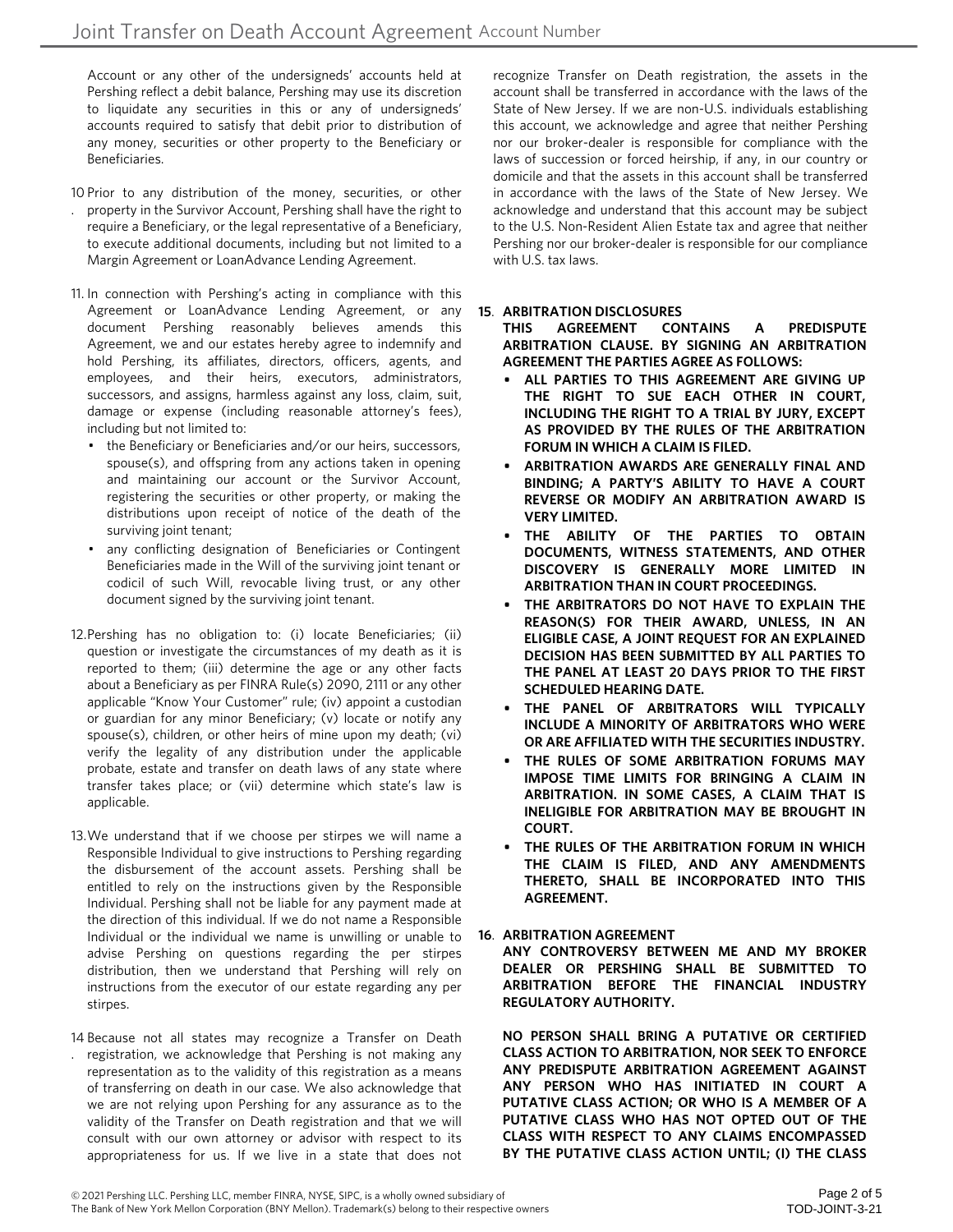**CERTIFICATION IS DENIED; (II) THE CLASS IS DECERTIFIED; OR (III) THE CUSTOMER IS EXCLUDED FROM THE CLASS BY THE COURT. SUCH FORBEARANCE TO ENFORCE AN AGREEMENT TO ARBITRATE SHALL NOT** **CONSTITUTE A WAIVER OF ANY RIGHTS UNDER THIS AGREEMENT EXCEPT TO THE EXTENT STATED HEREIN. THE LAWS OF THE STATE OF NEW YORK GOVERN.**

| <b>STEP 3. BENEFICIARIES</b>      |                                            |                                |                                  |
|-----------------------------------|--------------------------------------------|--------------------------------|----------------------------------|
| <b>Primary Beneficiary 1 Name</b> |                                            |                                |                                  |
| Percentage                        | Gender (if applicable)<br>M<br>F           | Date of Birth or Date of Trust | Social Security or Tax ID Number |
| Relationship                      |                                            |                                | Per Stirpes                      |
| Address                           |                                            |                                | Telephone                        |
| Primary Beneficiary 2 Name        |                                            |                                |                                  |
| Percentage                        | Gender (if applicable)<br>$\mathsf F$<br>M | Date of Birth or Date of Trust | Social Security or Tax ID Number |
| Relationship                      |                                            |                                | Per Stirpes                      |
| Address                           |                                            |                                | Telephone                        |
| Primary Beneficiary 3 Name        |                                            |                                |                                  |
| Percentage                        | Gender (if applicable)<br>F<br>M           | Date of Birth or Date of Trust | Social Security or Tax ID Number |
| Relationship                      |                                            |                                | Per Stirpes                      |
| Address                           |                                            | Telephone                      |                                  |
| Primary Beneficiary 4 Name        |                                            |                                |                                  |
| Percentage                        | Gender (if applicable)<br>M<br>F           | Date of Birth or Date of Trust | Social Security or Tax ID Number |
| Relationship                      |                                            |                                | Per Stirpes                      |
| Address                           |                                            |                                | Telephone                        |

#### **Contingent Beneficiaries**

The total allocation of all contingent beneficiaries must equal 100%. Contingent beneficiaries will be paid only if all primary beneficiaries (and their heirs if per stirpes is selected) do not survive the participant.

| <b>Contingent Beneficiary 1 Name</b> |                                    |                                |                                  |
|--------------------------------------|------------------------------------|--------------------------------|----------------------------------|
| Percentage                           | Gender (if applicable)<br>M<br>l F | Date of Birth or Date of Trust | Social Security or Tax ID Number |
| Relationship                         |                                    |                                | Per Stirpes                      |
| Address                              |                                    |                                | Telephone                        |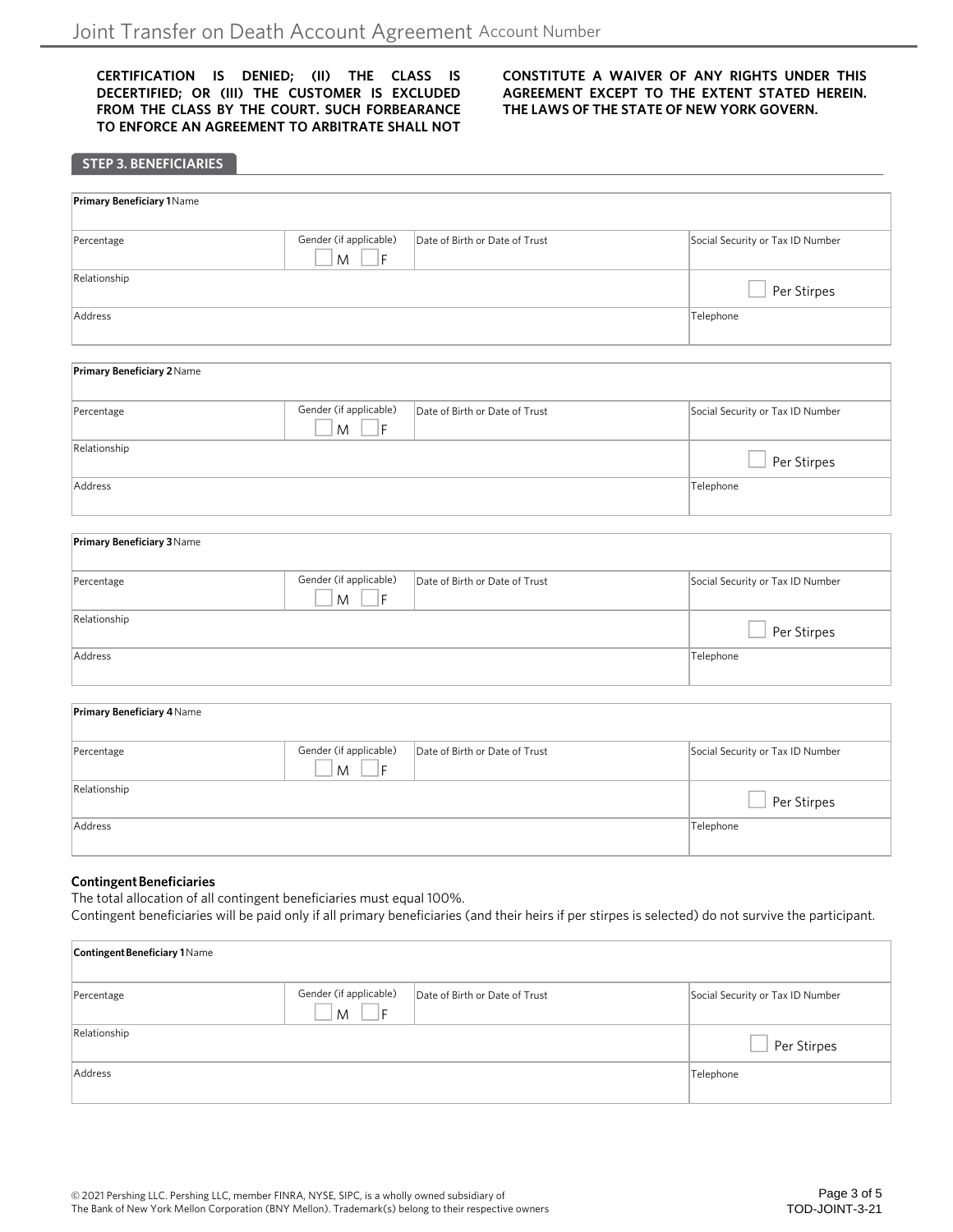| Contingent Beneficiary 2 Name |                                     |                                |                                  |
|-------------------------------|-------------------------------------|--------------------------------|----------------------------------|
| Percentage                    | Gender (if applicable)<br>M<br>- IF | Date of Birth or Date of Trust | Social Security or Tax ID Number |
| Relationship                  |                                     |                                | Per Stirpes                      |
| Address                       |                                     |                                | Telephone                        |
| Contingent Beneficiary 3 Name |                                     |                                |                                  |
| Percentage                    | Gender (if applicable)<br> F <br>M  | Date of Birth or Date of Trust | Social Security or Tax ID Number |
| Relationship                  |                                     |                                | Per Stirpes                      |
| Address                       |                                     |                                | Telephone                        |
| Contingent Beneficiary 4 Name |                                     |                                |                                  |

| Percentage   | Gender (if applicable)<br>M | Date of Birth or Date of Trust | Social Security or Tax ID Number |
|--------------|-----------------------------|--------------------------------|----------------------------------|
| Relationship |                             |                                | Per Stirpes                      |
| Address      |                             |                                | Telephone                        |

# **STEP 4. RESPONSIBLE INDIVIDUAL**

If your beneficiary designation is per stirpes, you understand that if your beneficiary(ies) dies before you, the beneficiary's share of the account will pass to his or her respective heirs. In the field below, please provide the name of the individual responsible for advising Pershing LLC on any questions relating to per stirpes.

| s individuo:<br>$\mathbf{v}$ |  |  |  |
|------------------------------|--|--|--|
|                              |  |  |  |
|                              |  |  |  |
|                              |  |  |  |

You understand that the per stirpes instructions given to Pershing LLC by the responsible individual named above shall be binding on all beneficiaries of this account and of your estate and may be relied on by Pershing LLC. Pershing LLC shall not be liable for any payment made at the direction of this individual. If you do not name a responsible individual or the individual you named is unwilling or unable to advise Pershing on questions regarding per stirpes, then you understand that Pershing will rely on instructions from the executor of your estate regarding any per stirpes designation.